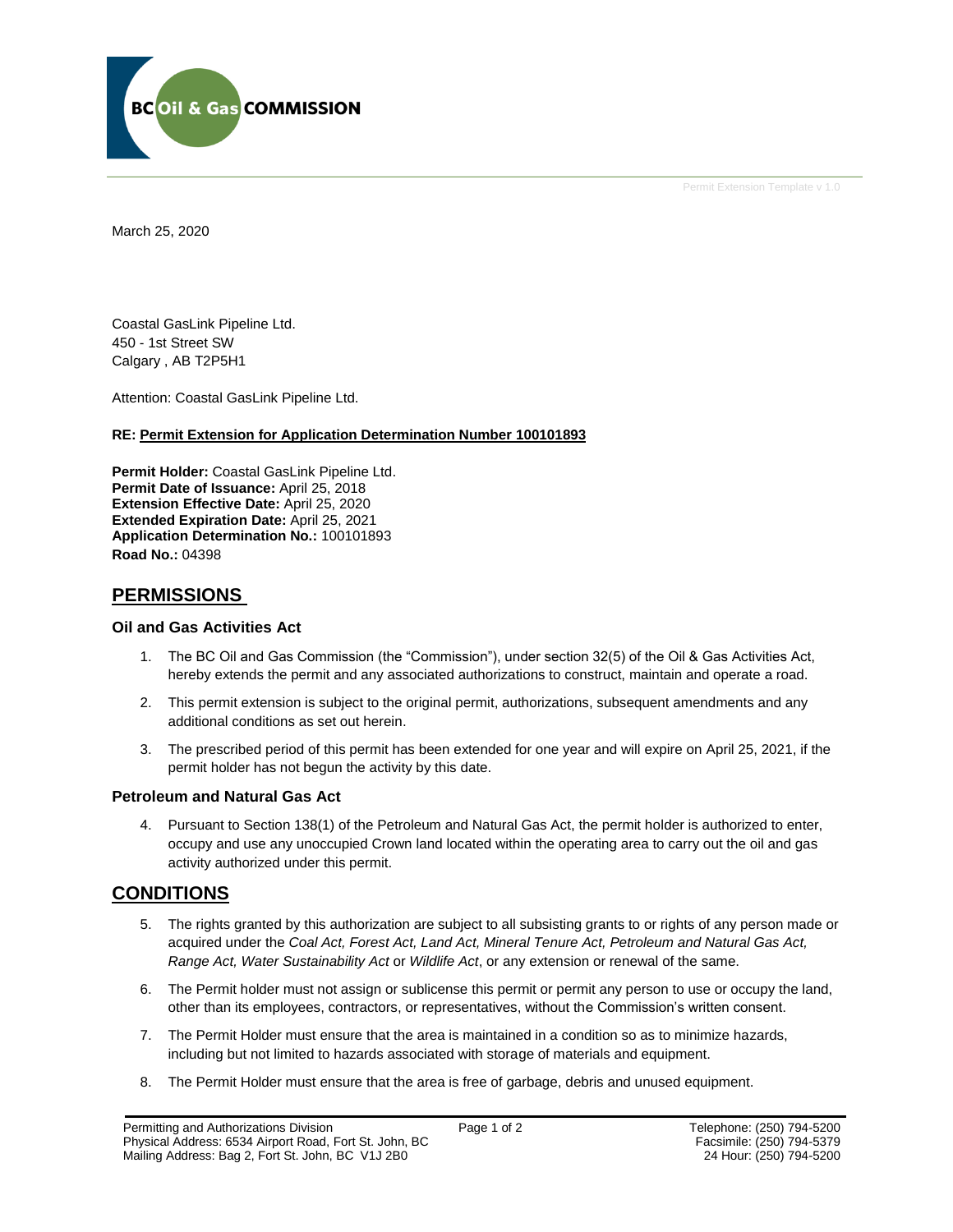# **ADVISORY GUIDANCE**

- 1. Appropriate *Land Act* tenure will be issued upon acceptance of the post-construction plan. Submission of the original application and submission of the post-construction plan is considered application for all subsequent *Land Act* tenures; no further applications for replacement tenure is required.
- 2. The term "unused equipment" has the same definition as in the Drilling and Production Regulation.

This extension forms an integral part of the permit and should be attached thereto.

 $\overline{\phantom{a}}$ 

Norberto Páncera Authorized Signatory Commission Delegated Decision Maker

Copied to: Land Agent – Canada West Land Services Ltd.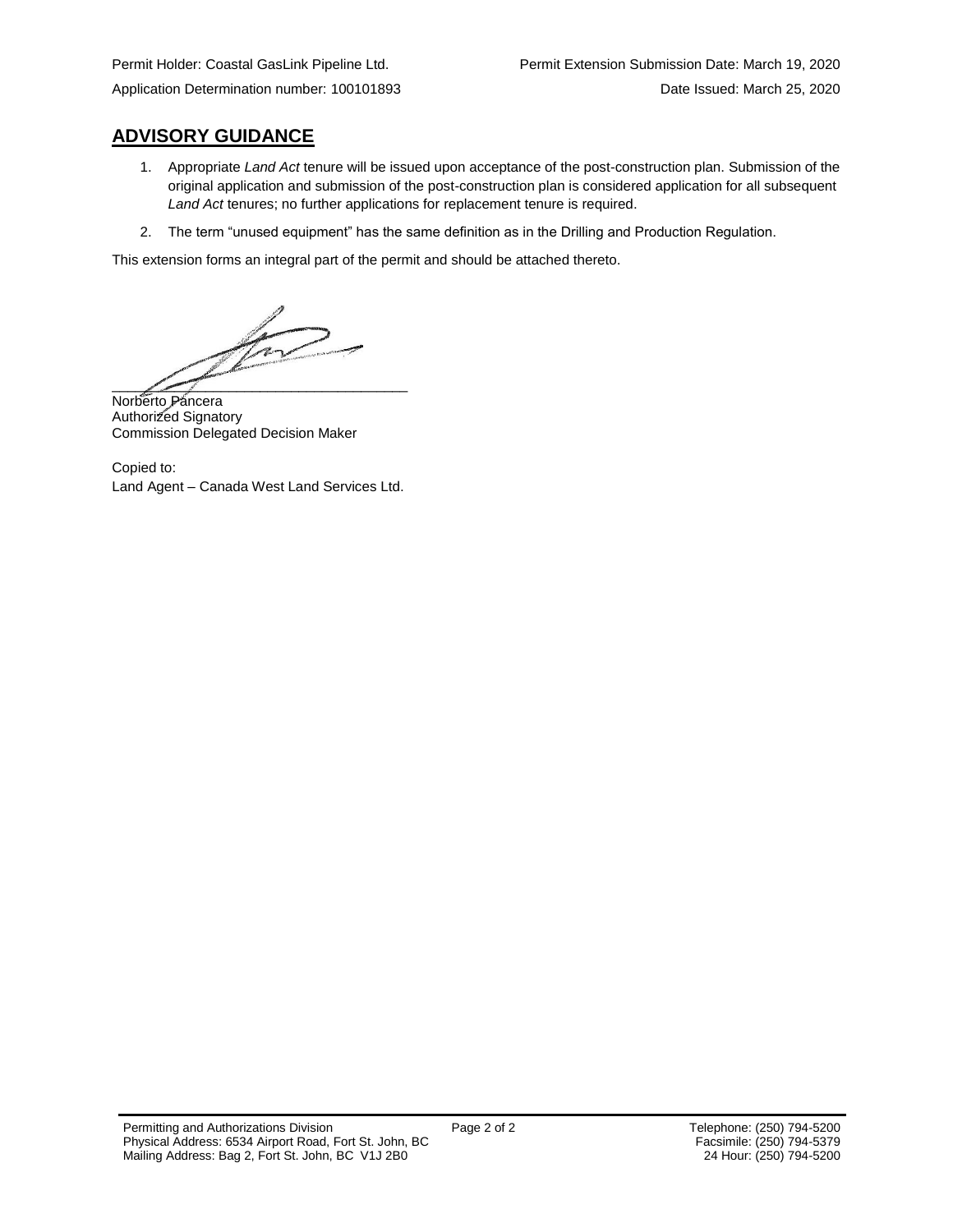

Correction v 1.0

January 16, 2019

Coastal GasLink Pipeline Ltd. 450 - 1st Street SW Calgary, AB T2P 5H1

Attention: Coastal GasLink Pipeline Ltd.

#### **Re: Correction of Application Determination Number 100101893**

**Permit Holder:** Coastal GasLink Pipeline Ltd. **Date of Permit Issuance:** April 25, 2018 **Date of Correction:** January 16, 2019 **Application Determination Number**: 100101893

The BC Oil and Gas Commission hereby corrects the permit identified and dated above as follows:

To include the following condition in the above noted permit:

Within 60 days of the completion of construction activities under this permit, the Permit Holder must submit to the Commission a post-construction plan as a shapefile and PDF plan accurately identifying the location of the total area actually disturbed under this permit. The shapefile and plan must be submitted via eSubmission.

The Permit Holder must comply with any permissions, authorizations, approvals and conditions set out in the original permit, any subsequent amendments to the permit and any additional corrections as set out herein.

This letter forms an integral part of your permit and should be attached thereto.

ustin alu

Justin Anderson Authorized Signatory Commission Delegated Decision Maker

\_\_\_\_\_\_\_\_\_\_\_\_\_\_\_\_\_\_\_\_\_\_\_\_\_\_\_\_\_\_\_\_\_\_\_\_\_\_

Copied to:

First Nations – Office Of The Wet'suwet'en, Skin Tyee Nation, Wet'suwet'en First Nation, Ya'tsalkas (Talbits Kwah) Dark House - G06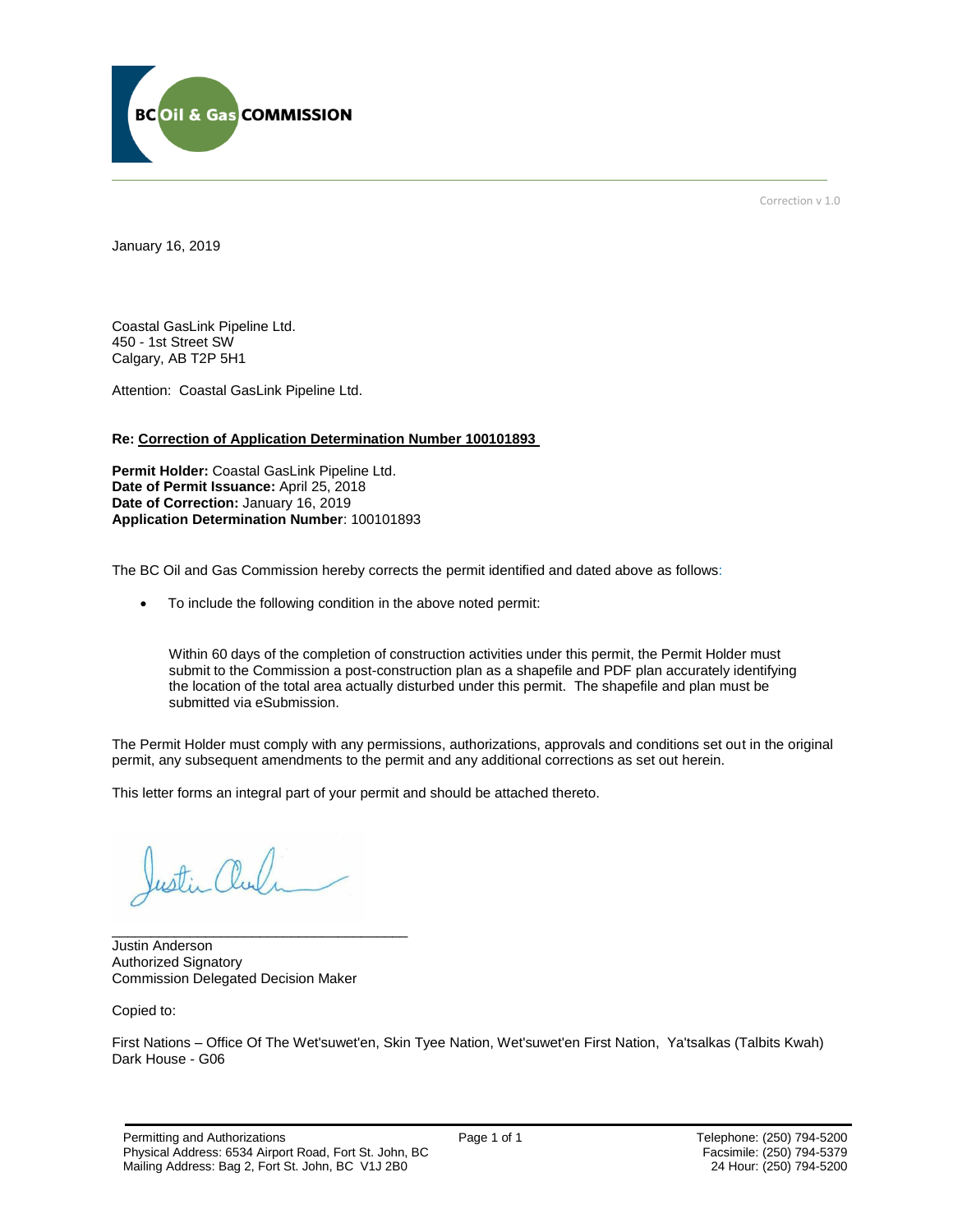

OGAA Permit Template v 4.0

April 25, 2018

Coastal GasLink Pipeline Ltd. 450 - 1st Street SW Calgary, AB T2P 5H1

[Attention:](#page-3-0) Coastal GasLink Pipeline Ltd.

## **RE: Determination of Application Area Number 100101893**

**[Permit Holder:](#page-3-0)** Coastal GasLink Pipeline Ltd. **[Date of Issuance:](#page-3-0)** April 25, 2018 **[Effective Date:](#page-3-1)** April 25, 2018 **[Application Submitted Date:](#page-3-0)** February 10, 2018 **[Application Determination Number](#page-3-0)**: 100101893 **Approved Disturbance Footprint:** 0.73 ha

# **ACTIVITIES APPROVED**

**[Road Number No.:](#page-3-0) 04398 | [Segment No.:](https://bi.bcogc.ca/Application%20Processing/Interactive%20Reports/(BIL-041)%20AMS%20Decision%20Summary.aspx) 1** 

# **GENERAL PERMISSIONS, AUTHORIZATIONS and CONDITIONS**

# **PERMISSIONS**

## **Oil and Gas Activities Act**

- <span id="page-3-0"></span>1. The BC Oil and Gas Commission, under section 25 (1) of the *Oil and Gas Activities Act*, hereby permits the Permit Holder referenced above to carry out the following activities, indicated in the Approved Activities table
	- a) To construct, maintain and operate an oil and gas road as detailed in the Activity Details tables below.
- <span id="page-3-1"></span>2. The permissions and authorizations granted under this permit are limited to the area identified in the spatial data submitted to the Commission in the permit application as identified and dated above; herein after referred to as the 'activity area'.

## **Petroleum and Natural Gas Act**

- 3. Pursuant to section 138(1) of the *Petroleum and Natural Gas Act,* the Permit Holder is permitted to enter, occupy and use any unoccupied Crown land located within the activity area to carry out the oil and gas activities and related activities permitted, or authorized herein.
	- a) The permission to occupy and use Crown land does not entitle the Permit Holder to exclusive possession of the area.
	- b) The total disturbance within the activity area must not exceed the total approved disturbance footprint as referenced above.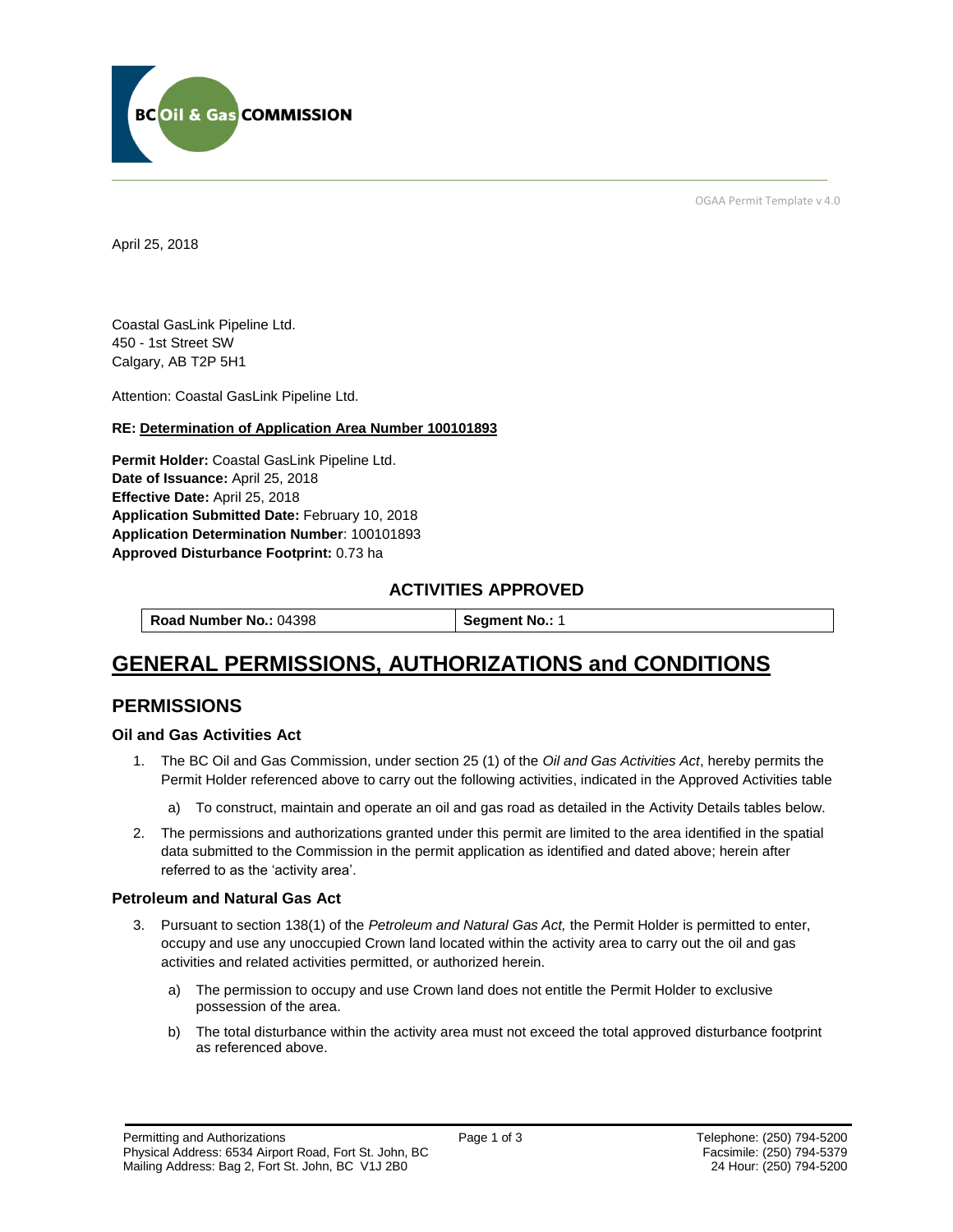# **CONDITIONS**

# **Notification**

- 4. The Permit Holder must notify any First Nations who may have aboriginal interests identified, as per the BC First Nations Consultative Areas Database, a minimum of five (5) working days prior to initial road use.
- 5. The permit holder must notify Wet'suwet'en First Nation a minimum of five (5) days prior to initial road use.

### **General**

- 6. The rights granted by this permit in relation to unoccupied Crown land are subject to all subsisting grants to or rights of any person made or acquired under the *Coal Act, Forest Act, Land Act, Mineral Tenure Act, Petroleum and Natural Gas Act, Range Act, Water Sustainability Act* or *Wildlife Act*, or any extension or renewal of the same.
- 7. The Permit Holder must not assign, sublicense or permit any person other than its employees, contractors or representatives to use or occupy any Crown land within the activity area, without the Commission's written consent.
- 8. The Permit Holder must ensure that any Crown land within the activity area is maintained in a condition so as to minimize hazards, including but not limited to hazards associated with storage of materials and equipment.
- 9. The Permit Holder must ensure that any Crown land within the activity area is maintained free of garbage, debris and unused equipment.

## **Environmental**

- 10. Construction activities must not result in rutting, compaction or erosion of soils that cannot be reasonably rehabilitated to similar levels of soil productivity that existed on the activity area prior to the construction activities taking place.
- 11. Any temporary access must be constructed and maintained in a manner that provides for proper surface drainage, prevents pooling on the surface, and maintains slope integrity.

# **Clearing**

12. The Permit Holder is permitted to fell any trees located on Crown land within 1.5 tree lengths of the activity area that are considered to be a safety hazard according to *Workers Compensation Act* regulations and must be felled in order to eliminate the hazard. Trees or portions of these trees that can be accessed from the activity area without causing damage to standing timber may be harvested.

# **ACTIVITY SPECIFIC DETAILS PERMISSIONS, and CONDITIONS**

# **ROAD**

# **Land Area Number:** 100002915 **Road Number:** 04398 **Road Type:** Long-Term - All-Weather

# **ACTIVITY DETAILS**

| Seg No.: 1 | Zone: 9 From: N 6008566.231 E 591285.695 To: N 6008785.123 E 591108.867 |  |
|------------|-------------------------------------------------------------------------|--|
|            |                                                                         |  |

*All permissions for this activity are subject to the following conditions:*

## **Road Conditions**

13. The Permit Holder will immediately effect, and keep in force insurance of an amount not less than \$1,000,000 protecting the Province, the Commission and the Permit Holder (without any rights of cross-claim or subrogation) against claims for personal injury, death, property damage, or third party liability claims arising from any accident or occurrence on the activity area.